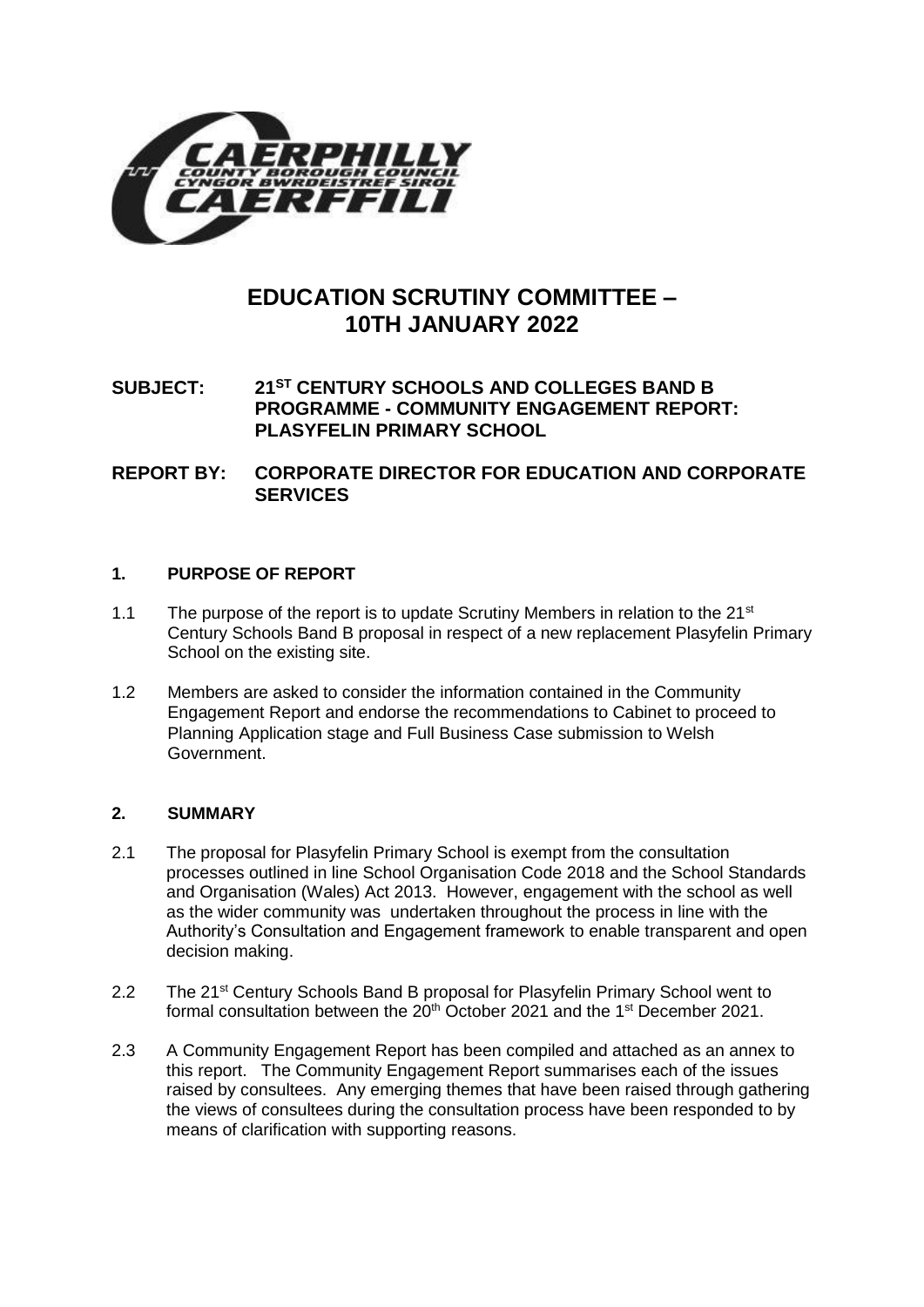# **3. RECOMMENDATIONS**

- 3.1 Prior to a report being presented to Cabinet, Scrutiny Members are asked to:
	- a) Consider the information contained in the Community Engagement Report.
	- b) Endorse the recommendation to Cabinet to proceed to Planning Application Stage
	- c) Endorse the recommendation to proceed to Full Business Case

# **4. REASONS FOR THE RECOMMENDATIONS**

- 4.1 To ensure Members are updated on the progress of Phase 2 of the  $21<sup>st</sup>$  Century Schools and Colleges Capital Band B programme
- 4.2 To seek Members endorsement on the recommendations to Cabinet to proceed to Planning Application Stage.
- 4.3 To seek Members endorsement to proceed to Full Business Case submission to Welsh Government for final review and approval by Welsh Government's Business Case Scrutiny Group and Programme Investment Panel

# **5. THE REPORT**

# 5.1 **Band B**

- 5.1.1 The key aims of the 21st Century Schools and Colleges Band B investment programme, outlined by Welsh Government, is to:
	- Reduce the number of poor condition schools.
	- Ensure that we have the right size schools in the right location, providing enough places to deliver Welsh and English medium education.
	- Ensure the effective and efficient use of the educational estate for use by both Schools and the wider Community.

# 5.2 **Band B Phase 2**

5.2.1 The schemes identified as part of Phase 2 of the Band B programme include the adaption and refurbishment of the old grammar school building on the former Pontllanfraith High School site to accommodate a Centre for Vulnerable Learners (Pupil Referral Unit), the amalgamation of Llancaeach Junior and Llanfabon Infants school via the expansion of the existing Llanfabon Infants site to accommodate 275 pupils plus nursery, and a new build replacement Plas-y-felin Primary school in the grounds of the existing school site to accomodate 420 pupils plus nursery.

# 5.3 **Phase 2 - Plasyfelin Primary School**

5.3.1 The proposal relates to a new and enlarged replacement school for Plasyfelin Primary School to be situated within the current grounds of the existing school site to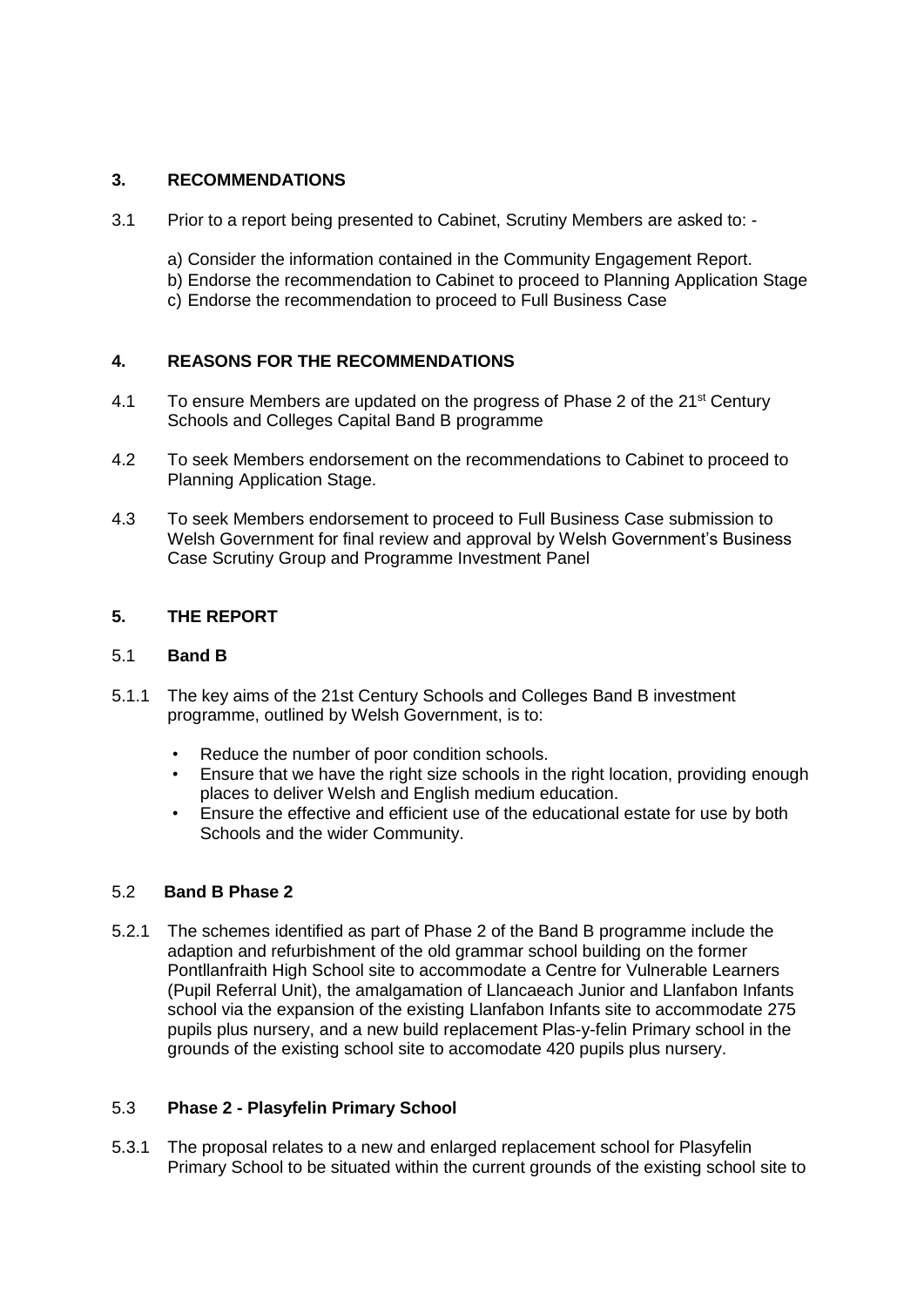include increased accommodation for up to 420 pupils plus nursery provision and also additional multi-use sporting and facilities available for use by the school and the wider community. This proposal will ensure future projected demand can be met within the area and to update a facility to provide a fit for purpose 21<sup>st</sup> Century facility.

- 5.3.2 The proposal for Plasyfelin Primary School is exempt from the consultation processes outlined in line School Organisation Code 2018 and the School Standards and Organisation (Wales) Act 2013. Plasyfelin Primary School is classified as a community school under the code, however the requirement to consult under the code does not apply to proposals where a main entrance of the school on its new site would be under 1 mile from the current site and the enlargement is less than 25% of the current capacity, both of which apply in this case.
- 5.3.3 Further to Cabinet approval gained on the  $13<sup>th</sup>$  October 2021, formal consultation for the proposal was carried out between  $20<sup>th</sup>$  October 2021 and 1<sup>st</sup> December 2021.
- 5.3.4 A prescribed list of recipients, mirroring those outlined in the School Organisation Code 2018 were written to and a consultation document was published in both hardcopy and electronically via the Authority's website based. Reasonable access to information was promoted from an Equalities perspective and other formats were available on request, including a child friendly version and video.
- 5.3.5 Members of the Education Scrutiny Committee who met on the 2<sup>nd</sup> November 2021 in their capacity as a consultee under the School Organisation Code 2018, endorsed the proposal, voting 12 For, 0 Against and 0 Abstentions.
- 5.3.6 The consultation period ran for 42 days (with at least 20 of these being school days) to provide adequate time for response and conscientious consideration has been given to any responses received.
- 5.3.7 There were 15 responses received in respect of the proposal for a new replacement Plasyfelin Primary School on the existing site. In addition, a number of pupils in the school engaged in the consultation process through 'learner voice' sessions which have been reported on separately. All responses are broken down into more detail in the Community Engagement Report.
- 5.3.8 A Community Engagement Report has been compiled and has been attached as an annex to this report. The Community Engagement Report summarises each of the issues raised by consultees. Any emerging themes that have been raised through gathering the views of consultees during the consultation process have been responded to by means of clarification with supporting reasons. Estyn has also provided a formal response in consideration of the educational aspects of the proposal which is included in the Community Engagement Report.
- 5.3.9 The Community Engagement Report will be published electronically on the 21<sup>st</sup> Century Schools pages on the Council's website. Consultees who have indicated in their consultation response that they wish to be notified will be advised by letter or email of the availability of the Community Engagement Report along with the key stakeholders as identified from the School Organisation Code 2018.

#### 5.4 **Conclusion**

Whilst this proposal is exempt from the requirements of the School Organisation Code 2018, a consultation exercise was undertaken and has now concluded in relation to this proposal. This report has been compiled along with the Community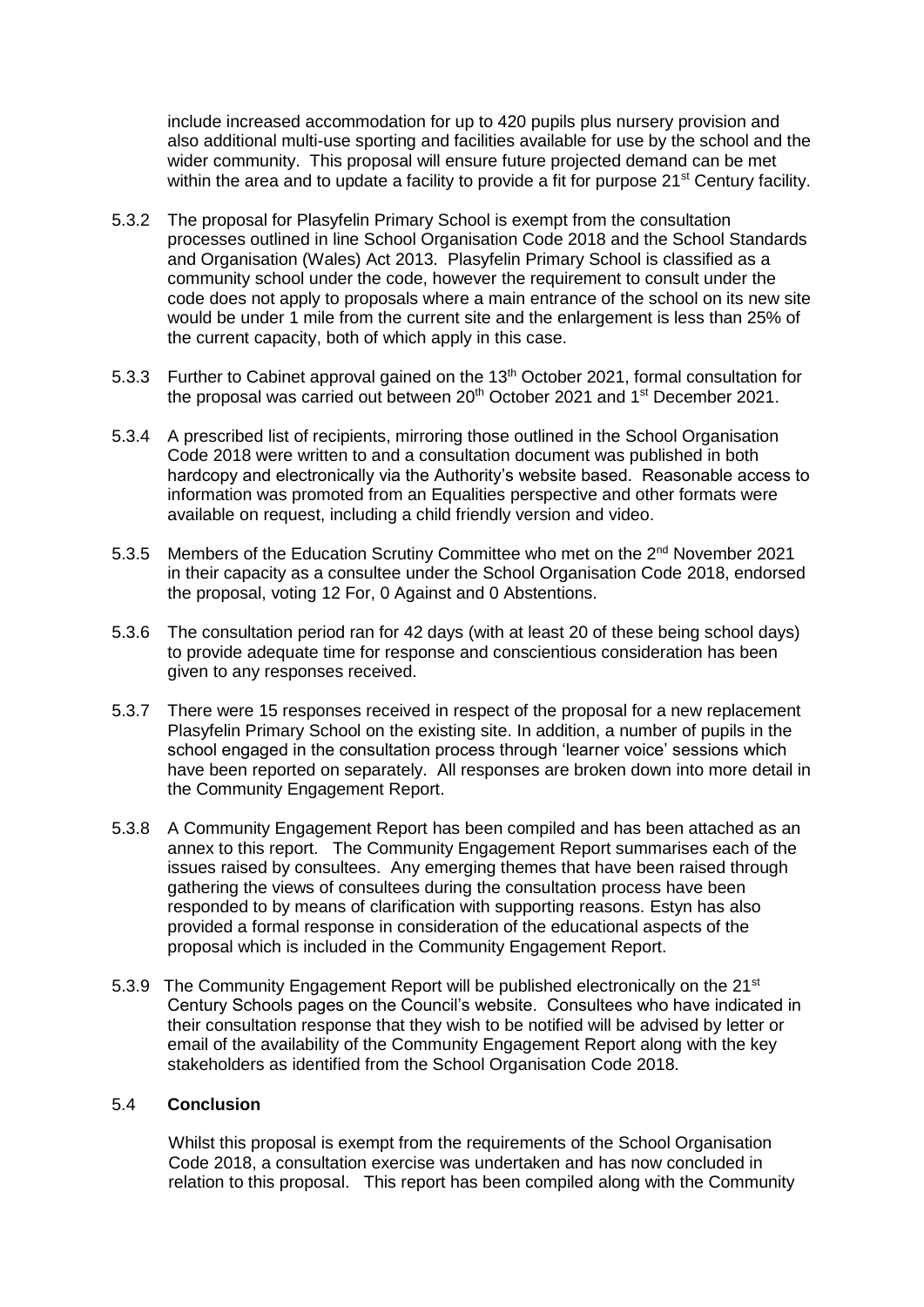Engagement Report to provide members with the necessary information to make an informed decision as to whether to progress the proposal to the next stage which would entail permission to progress to planning application stage and submission of a full business case to Welsh Government.

# **6. ASSUMPTIONS**

6.1 No assumptions have been made in relation to this report as it merely updates on the progress of individual projects.

# **7. SUMMARY OF INTEGRATED IMPACT ASSESSMENT**

- 7.1 An initial Integrated Impact Assessment (IIA) for this proposal was undertaken alongside the original Consultation Document forming part of the outline consultation pack which is published on the Council's website.
- 7.2 The Integrated Impact Assessment has been reviewed to include any additional elements highlighted through the statutory consultation process. The purpose of this further assessment is to take account of any further information that has come forward through the consultation or otherwise.

# **Original**

<https://www.caerphilly.gov.uk/CaerphillyDocs/IIA/plasyfelin-primary-school-sep2021>

### **Updated**

[http://www.caerphilly.gov.uk/CaerphillyDocs/IIA/CCBC-Integrated-Impact-](http://www.caerphilly.gov.uk/CaerphillyDocs/IIA/CCBC-Integrated-Impact-Assessment-(Plasyfelin)-Upd)[Assessment-\(Plasyfelin\)-Upd](http://www.caerphilly.gov.uk/CaerphillyDocs/IIA/CCBC-Integrated-Impact-Assessment-(Plasyfelin)-Upd)

# **8. FINANCIAL IMPLICATIONS**

8.1 Phase 2 of the 21st Century Schools and Colleges Band B programme, currently totals £18,500,000. The Authority's contribution within this sum is £5,925,000 as detailed below.

| Project Name:                     | <b>LA Contribution</b> | WG contribution | <b>Total Funding</b> |
|-----------------------------------|------------------------|-----------------|----------------------|
| Centre for Vulnerable<br>Learners | £1,375,000 (25%)       | £4,125,000      | £5,500,000           |
| Llancaeach/Llanfabon              | £1,400,000 (35%)       | £2,600,000      | £4,000,000           |
| <b>Plasyfelin Primary</b>         | £3,150,000 (35%)       | £5,850,000      | £9,000,000           |

- 8.2 The Authority's contribution will be met from the remaining funding of £1.209m previously earmarked for 21st Century Schools and through the recently approved earmarking of a further sum of £4.716m from the Authority's Place-Shaping Reserve.
- 8.3 The Welsh Government Grant allocation for individual projects within the 21st Century Schools Band B programme is calculated consistently across Wales using the Building Bulletin regultions BB98 - Secondary, BB99 – Primary and BB104 – Special/Pupil Referral Units. There are a number different elements which have been included in the calculations provided for each of the Phase 2 proposals, which include: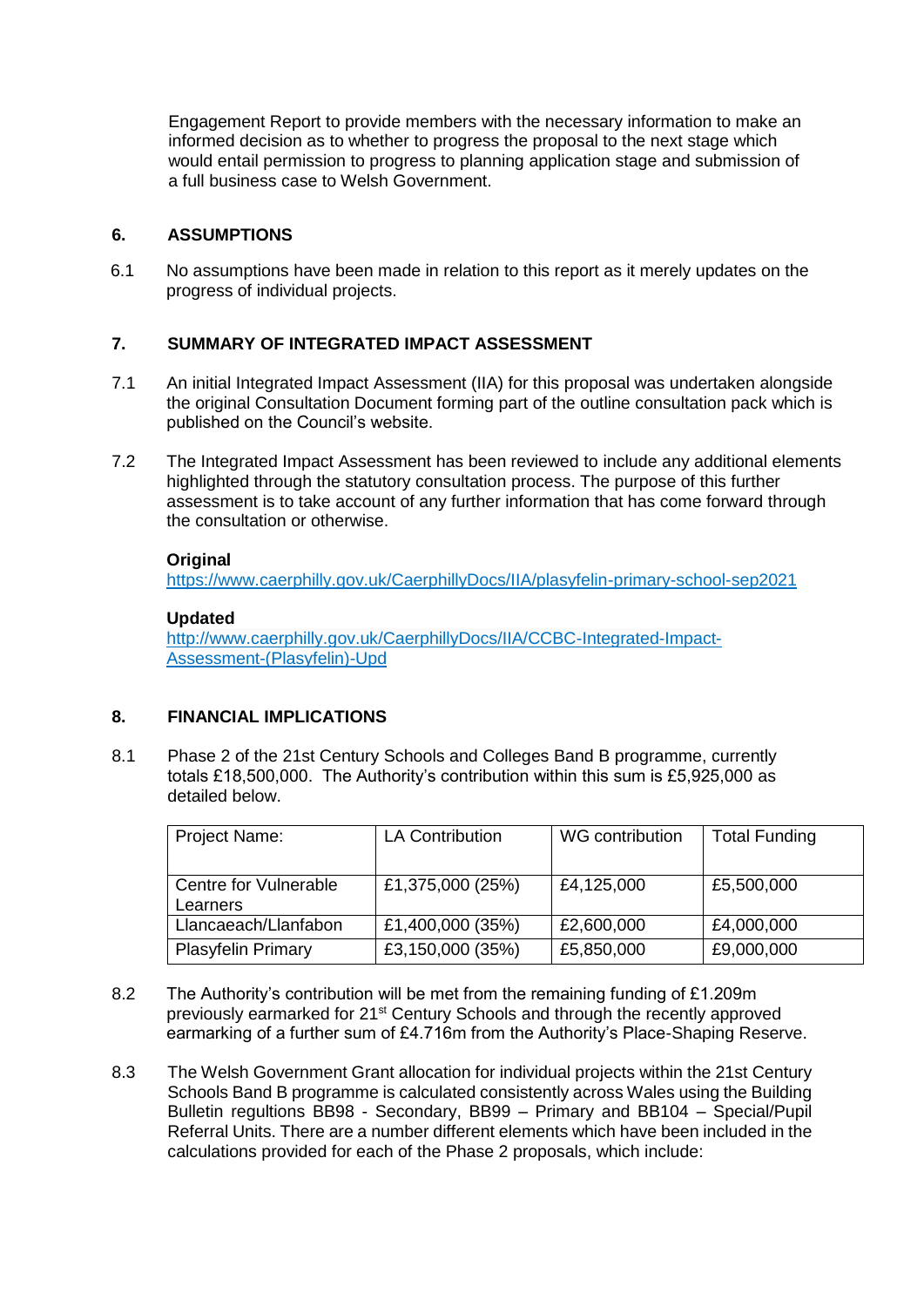- Proposed standard price per square metre
- Furniture fitting and equipment per pupil
- ICT per pupil
- 8.4 Largely due to a combination of the impact of Covid-19 and Brexit there are currently significant inflationary increases within the construction sector. This is being kept under close review but the current projected costs for the 21<sup>st</sup> Century Schools Programme will be subject to change. Members will be updated further as matters progress.

# **9. PERSONNEL IMPLICATIONS**

9.1 This will be dependent on specific proposals and will be considered as part of the process

# **10. CONSULTATIONS**

10.1 The draft report was distributed as detailed below. All comments received have been reflected in this version of the report.

# **11. STATUTORY POWER**

- 11.1 School Organisation Code 2018 (Welsh Government) School Standards & Organisation (Wales) Act 2013
- Author: Andrea West, 21<sup>st</sup> Century Schools Manager

Consultees: Christina Harrhy, Chief Executive Richard Edmunds, Corporate Director of Education and Corporate Services Dave Street, Corporate Director, Social Services Mark S Williams, Corporate Director for Economy and Environment Councillor Ross Whiting, Cabinet Member for Learning and Leisure Councillor Teresa Parry, Chair of Education Scrutiny Committee Councillor Carol Andrews, Vice Chair of Education Scrutiny Committee Steve Harris, Head of Financial Services and S151 Officer Keri Cole, Chief Education Officer Sue Richards, Head of Education Planning and Strategy / Head of **Transformation** Sarah Ellis, Lead for Inclusion & ALN Sarah Mutch, Early Years Manager Paul Warren, Strategic Lead for School Improvement Jane Southcombe, Financial Services Manager Lynne Donovan, Head of People Services Anwen Cullinane, Senior Policy Officer, Equalities, Welsh Language & Consultation) Rob Tranter, Head of Legal Services and Monitoring Officer Ros Roberts, Business Improvement Officer Mark Williams, Interim Head of Property Services Steve Pugh, Corporate Communications Manager